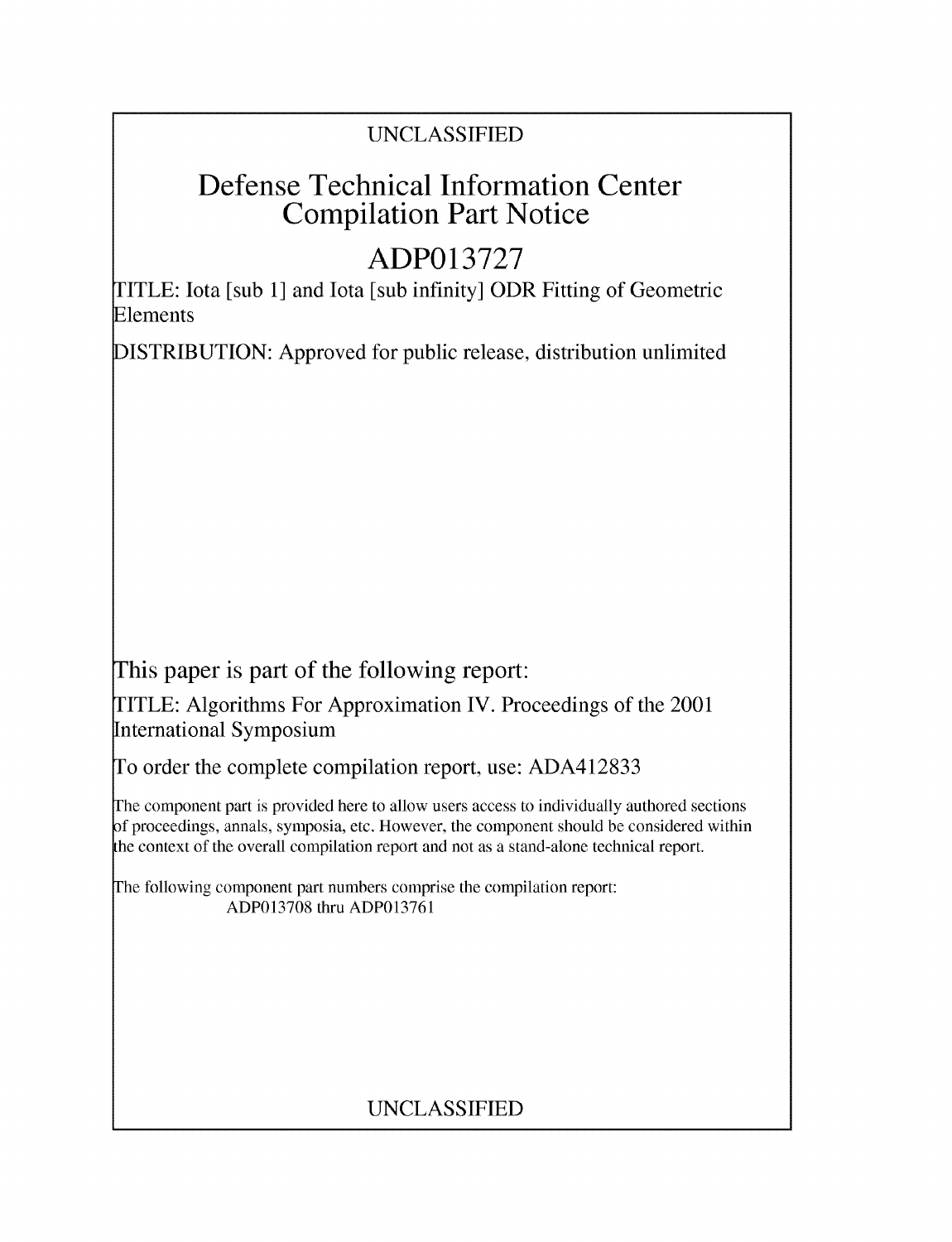## $l_1$  and  $l_{\infty}$  ODR fitting of geometric elements

## Hans-Peter Helfrich

Mathematisches Seminar der *Landwirtschaftlichen Fakultdit* der Universitlit Bonn helfrich@uni-bonn.de

### Daniel **S.** Zwick

### *Wilcox Associates, Inc.* dzwick@wilcoxassoc .com

#### Abstract

We consider the fitting of geometric elements, such as lines, planes, circles, cones, and cylinders, in such a way that the sum of distances or the maximal distance from the element to the data points is minimized. We refer to this kind of distance based fitting as orthogonal distance regression or ODR. We present a *separation of* variables algorithm for  $l_1$  and  $l_{\infty}$  ODR fitting of geometric elements. The algorithm is iterative and allows the element to be given in either implicit form  $f(x, \beta) = 0$  or in parametric form  $x = g(t, \beta)$ , where  $\beta$  is the vector of shape parameters, x is a 2- or 3-vector, and s is a vector of location parameters. The algorithm may even be applied in cases, such as with ellipses, in which a closed form expression for the distance is either not available or is difficult to compute. For  $l_1$  and  $l_{\infty}$  fitting, the norm of the gradient is not available as a stopping criterion, as it is not continuous. We present a stopping criterion that handles both the  $l_1$  and the  $l_\infty$  case, and is based on a suitable characterization of the stationary points.

## **<sup>1</sup>**Introduction

Let us be given N points  $\{z_i\}_{i=1}^N \in \mathbb{R}^d$  and a geometric object S in

- *implicit form*  $\{x : f(x, \beta) = 0\}$  with a scalar function f, or
- *parametric form*  $x = g(t, \beta)$  with a vector function g,

where the shape parameter vector  $\beta \in C$  lies within a closed, convex subset C of  $\mathbb{R}^m$ . Denote by

$$
\phi_i(\beta) = \inf \{ ||z_i - x_i||_2 : x_i \text{ on } S \}
$$

the distance of the point  $z_i$  to the geometric object S. Let

$$
\phi(\beta)=(\phi_1(\beta),\ldots,\phi_N(\beta))^T
$$

be the distance vector with norm

$$
\Phi(\beta)=\|\phi(\beta)\|,
$$

where  $\|\phi(\beta)\|$  denotes either the  $l_{\infty}$ -norm

 $\Phi(\beta) = \max(\phi_1(\beta), \ldots, \phi_N(\beta))$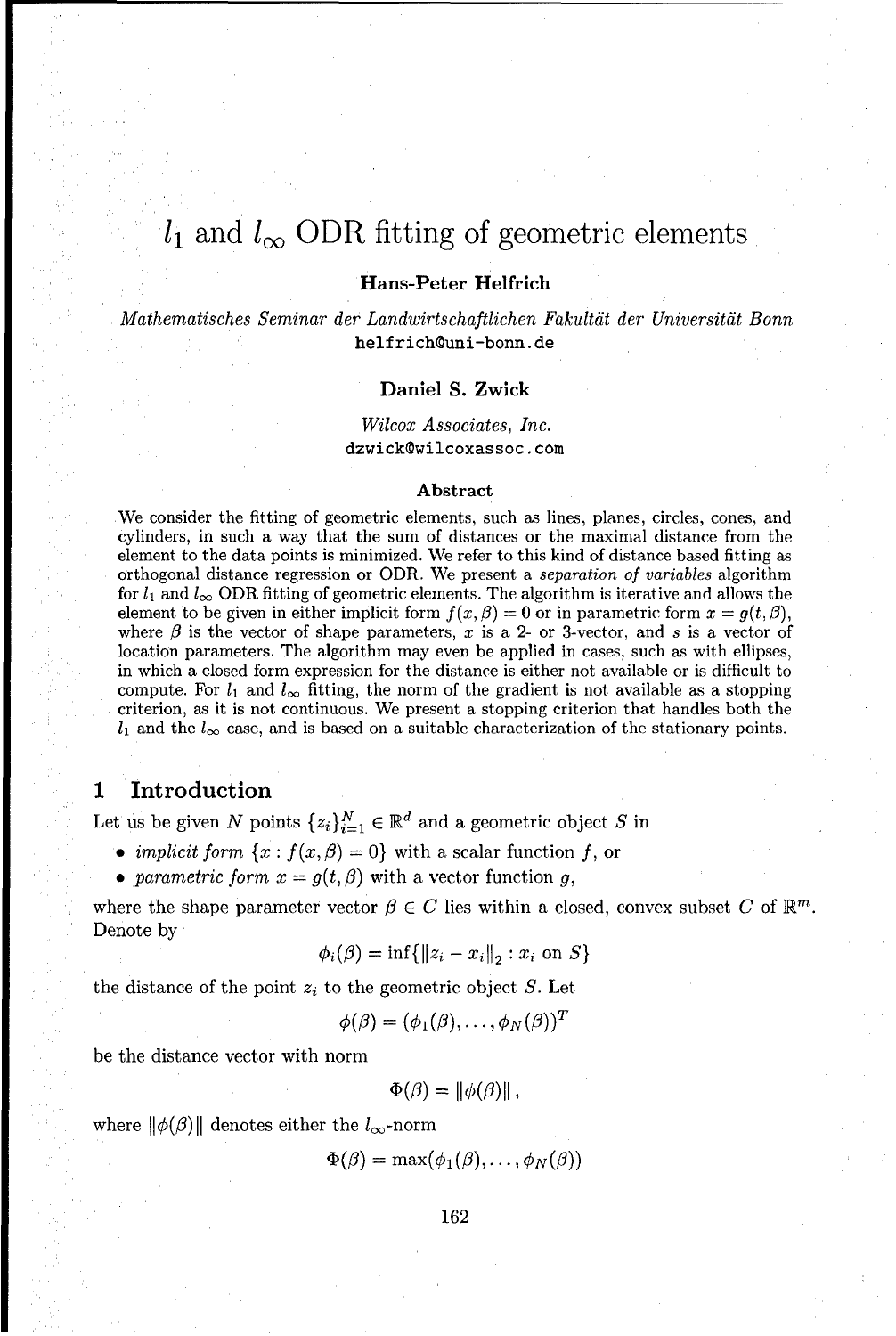or the  $l_1$ -norm

$$
\Phi(\beta) = \sum_{i=1}^N \phi_i(\beta).
$$

We consider the problem:

Find  $\beta \in C$  and points  $\{x_i\}_{i=1}^N$  on S such that  $\Phi(\beta) = ||\phi(\beta)||$  is minimal.

If the minimum is attained, each function  $\phi_i(\beta) = ||z_i - x_i||_2$  is minimal for the point  $x_i \in S$ . Then  $z_i - x_i$  is orthogonal to S for interior points of S, hence the term "orthogonal distance regression" or "ODR".

Nonlinear  $l_1$  ODR problems are treated in WATSON [10, 12]. A survey for linear problems is given in ZWICK [13].

As stated, the problem has dimension  $Nd + m$ . In typical metrology applications, the data set is very large so that a direct approach to the problem becomes computationally expensive. We use a separation *of* variables algorithm that was used in [2, 4] and TURNER  $[9]$  for the  $l_2$  ODR problem. Each iteration of our algorithm consists of two steps. In the first step, the *foot points*  $\{x_i\}_{i=1}^N$  on *S*, i.e., the location parameters, are calculated for a fixed parameter vector  $\beta$ . These d-dimensional subproblems can be efficiently handled by trust region methods [3].

In the second step, a first order approximation of  $\phi_i(\beta)$  is employed, that can be given without explicit knowledge of the dependence of the optimal points  $x_i(\beta)$  on  $\beta$ . At this stage, the norm of the correction to the parameter vector  $\beta$  is limited by a trust region strategy. The correction can be computed by solving a linear programming problem. For general nonlinear minimax problems such methods were proposed in MADSEN AND SCHJÆR-JACOBSEN [6], HALD AND MADSEN [1] and JÓNASSON AND K. MADSEN [5].

Our convergence analysis follows the general approach given in POWELL [8] and MORÉ [7]. But in order to handle the  $l_1$  and  $l_\infty$  case we cannot use the norm of the gradient as a stopping or convergence criterion, since the gradient is not continuous. Moreover, a neccessary condition for a minimum is that the subgradient contains the zero functional, see, e.g., WATSON [11]. In order to overcome this difficulty, we introduce a replacement for the norm of the gradient that serves both as a stopping criterion and as an essential tool in the convergence proof.

## 2 The trust region algorithm

At each iteration of our algorithm we solve the low-dimensional subproblems  $(P_i)$  for  $\beta = \beta_k$  for each fixed i,  $i = 1, \ldots, N$ :

Minimize  $||z_i - x_i||_2$  subject to  $f(x_i, \beta) = 0$  or  $x_i = g(t_i, \beta)$ .

In order to apply the trust region method to  $l_1$  and  $l_\infty$  ODR we need a first order approximation  $\psi_i(\beta,\alpha)$  to  $\phi_i(\beta)$ . With appropriate regularity assumptions, this can be computed without knowledge of the dependence of the optimal points  $x_i(\beta)$  on  $\beta$  ([2],  $[4]$ . This means that the iterative improvement in  $\beta$  is uncoupled from the calculations of  $x_i(\beta)$ , whereby a true first order approximation of the objective function is attained.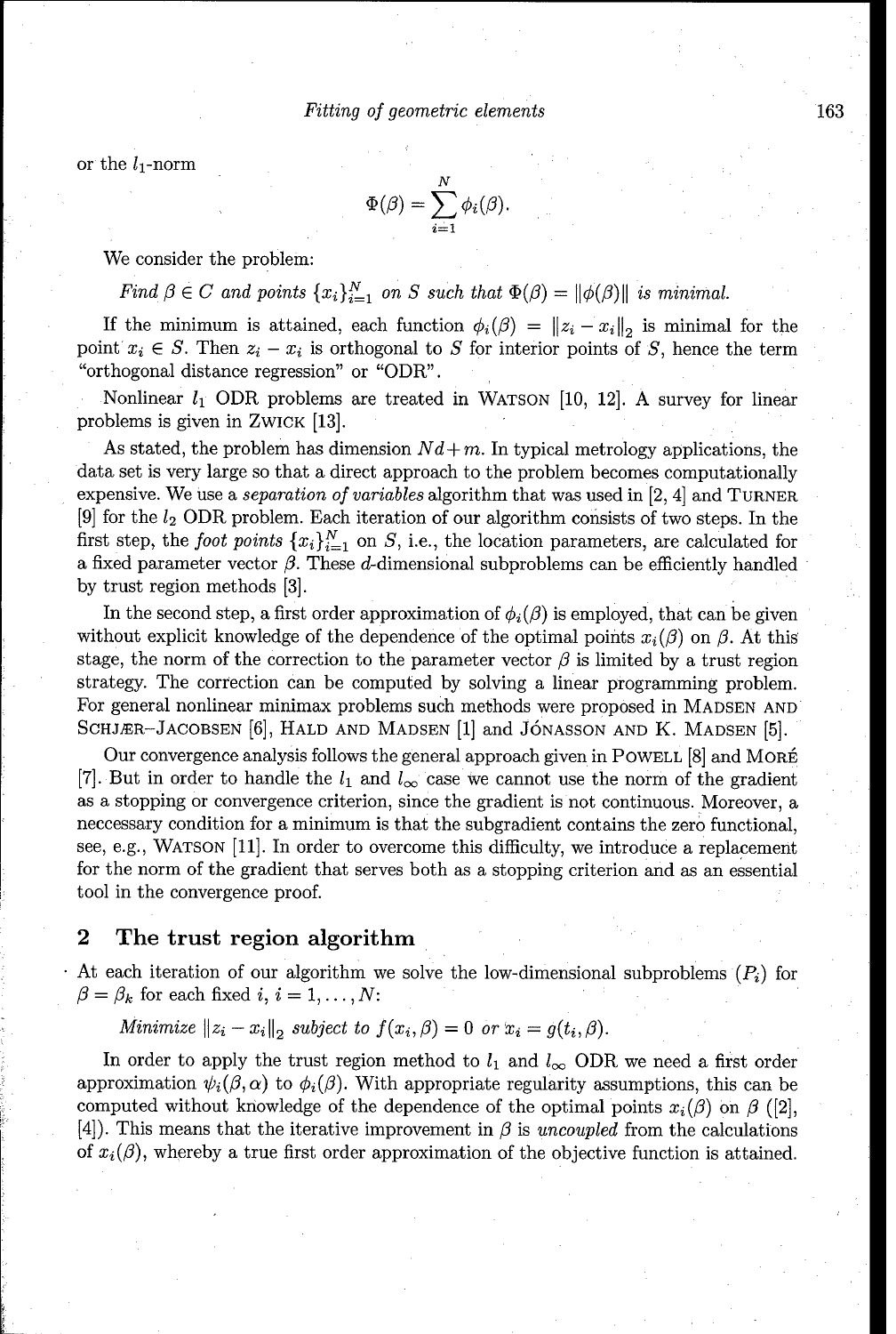In the case of the implicit form  $f(x, \beta) = 0$ , the first order approximation  $\phi_i(\beta + \alpha) =$  $\psi_i(\beta, \alpha) + o(\alpha)$  is given by

$$
\psi_i(\beta,\alpha) = \frac{\nabla_x f(x_i,\beta)^T (z_i - x_i) + \nabla_{\beta} f(x_i,\beta)^T \alpha}{\|\nabla_x f(x_i,\beta)\|_2},\tag{2.1}
$$

as a first order approximation to the signed distance  $\pm \phi_i(\beta + \alpha)$ . For the parametric form  $x = g(t, \beta)$ , we have

$$
\psi_i(\beta, \alpha) = \|z_i - x_i\|_2 - \frac{(z_i - x_i)^T}{\|z_i - x_i\|_2} D_{\beta} g(x_i, \beta) \alpha.
$$
 (2.2)

Note that (2.1) makes sense even for points on the surface. For an orientable hypersurface in parametric form, the expression  $\frac{(z_i - x_i)^T}{\|z_i - x_i\|_2}$  in (2.2) should be replaced by the unit normal for points on the surface.

Denote by

$$
\psi(\beta)=(\psi_1(\beta),\ldots,\psi_N(\beta))^T
$$

the vector of the linearized distances and let

$$
\Psi(\beta,\alpha)=\|\psi(\beta,\alpha)\|-\|\phi(\beta)\|.
$$

The main algorithm:

- Step 0: An initial  $\beta_0 \in \mathbb{R}^m$ , a trust region radius  $\Delta_0 > 0$ , and constants  $0 < \mu < 1$ and  $0 < \gamma < 1 < \overline{\gamma}$ ,  $\overline{\Delta}$  are given. Set  $k = 0$ .
- Step 1: Minimize  $\Psi(\beta_k, \alpha)$  subject to  $\|\alpha\|_2 \leq \Delta_k$  and  $\beta_k + \alpha \in C$ . Let  $\alpha_k$  denote the solution with minimal norm.
- Step 2: If  $\alpha_k = 0$ , stop.
- Step 3: Compute

$$
\rho_k = \frac{\Phi(\beta_k + \alpha_k) - \Phi(\beta_k)}{\Psi(\beta_k, \alpha_k)}
$$

 $\bullet$  Step 4:

(1) *Successful step.* If  $\rho_k \geq \mu$  set

$$
\beta_{k+1} = \beta_k + \alpha_k
$$

and choose  $\Delta_{k+1}$  such that

$$
\Delta_k \le \Delta_{k+1} \le \min(\overline{\gamma}\Delta_k, \overline{\Delta}).\tag{2.3}
$$

(2) *Unsuccessful step.* Otherwise, set

 $\beta_{k+1} = \beta_k$  and  $0 < \Delta_{k+1} \leq \gamma \Delta_k$ .

• Step 5: Increment  $k$  by one and go to Step 1.

## **3** Global convergence

In an abstract setting our problem may be formulated as

Minimize  $\Phi(\beta) = ||\phi(\beta)||$  on a closed, convex set C.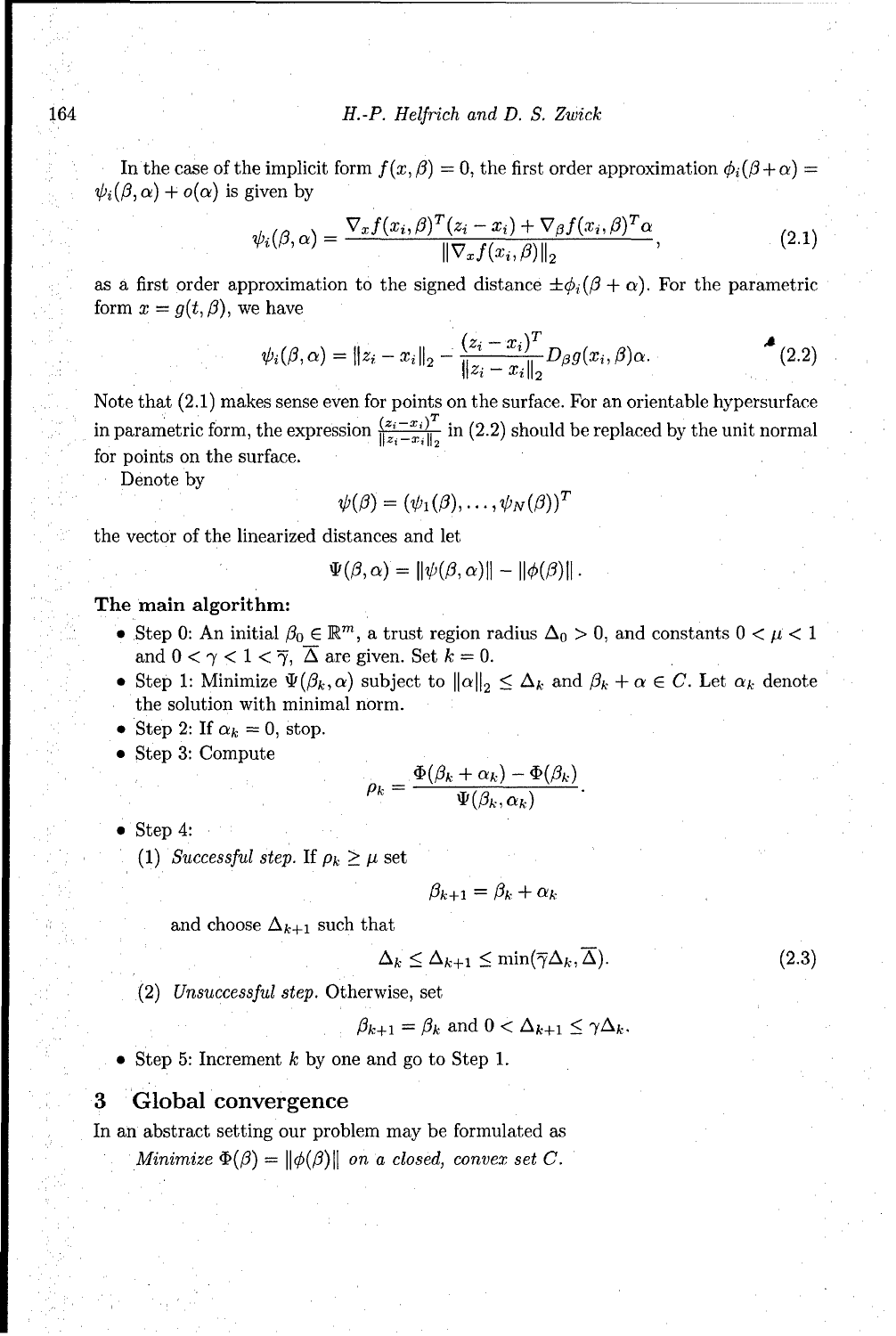To solve this problem, at each stage of the iteration we solve the following constrained, linearized problem:

Minimize  $\Psi(\beta, \alpha)$  subject to  $\beta + \alpha \in C$  and  $\|\alpha\| \leq \Delta$ .

In order to get the linearization in our case, we solve the least distance subproblems  $(P_i)$ ,  $i = 1, \ldots, N$ , with a shape parameter  $\beta$ , and use  $(2.2)$ , or  $(2.1)$ .

For the purpose of characterizing stationary points, we introduce the quantity

$$
\nabla_1(\beta) = -\inf \{ \Psi(\beta, \alpha) \mid ||\alpha|| \le 1, \ \beta + \alpha \ \in C \}.
$$

Note that  $\nabla_1(\beta) \geq 0$ , since  $\Psi(\beta, 0) = 0$ .

By convexity,  $\nabla_1(\beta) = 0$  implies that  $\alpha = 0$  is a solution of the linearized minimization problem. MADSEN AND SCHJÆR-JACOBSEN [6] have shown that the latter condition is equivalent to a condition given therein for the functional to have a stationary point. In order to prove Theorem 3.3 we prove a lemma that was given in a similar form for the  $l_{\infty}$  case in MADSEN AND SCHJÆR-JACOBSEN [6] and JÓNASSON AND MADSEN [5]). We give a different proof that is applicable to both the  $l_1$  and  $l_\infty$  cases.

**Lemma 3.1** Let  $\nabla_1(\beta) \geq \epsilon$  and  $\Delta \leq \overline{\Delta}$ . For the solution of the linearized problem the estimate

$$
\Psi(\beta,\alpha) \le -C\epsilon\Delta\tag{3.1}
$$

*holds, with a constant that depends only on*  $\epsilon$  *and*  $\overline{\Delta}$ .

**Proof:** According to the definition of  $\nabla_1(\beta)$  and the continuity of  $\Psi$  there exists a feasible  $\alpha_1$  with  $\|\alpha_1\| \leq 1$  such that

$$
\Psi(\beta,\alpha_1)=-\epsilon
$$

Let  $\alpha = t\alpha_1$ , where  $t = \min(1, \Delta)$ . Since  $\Psi(\beta, \alpha)$  is a convex function, we get

 $\Psi(\beta, \alpha) < (1-t)\Psi(\beta, 0) + t\Psi(\beta, \alpha_1) = -te.$ 

Since

$$
t \geq \Delta \min(1, 1/\overline{\Delta})
$$

we get the conclusion with  $C = min(1, 1/\overline{\Delta})$ .

Proposition **3.2** For a minimum point,

$$
\nabla_1(\beta)=0
$$

*holds.*

**Proof:** Assume the contrary, then  $\nabla_1(\beta) = \epsilon > 0$  holds. According to the definition of  $\Psi(\beta,\alpha)$  we have

$$
\Phi(\beta + \alpha) = \Phi(\beta) + \Psi(\beta, \alpha) + o(\alpha).
$$

By Lemma 3.1, we can find an  $\alpha$  with  $\|\alpha\| \leq \Delta$  such that (3.1) holds. As in the proof of the Lemma, we may conclude that

$$
\Phi(\beta + t\alpha) \le \Phi(\beta) - C\epsilon t \Delta + o(t\alpha)
$$

for  $0 < t \leq 1$ . If we let  $t \to 0$  we get a contradiction to the minimum property.

 $\Box$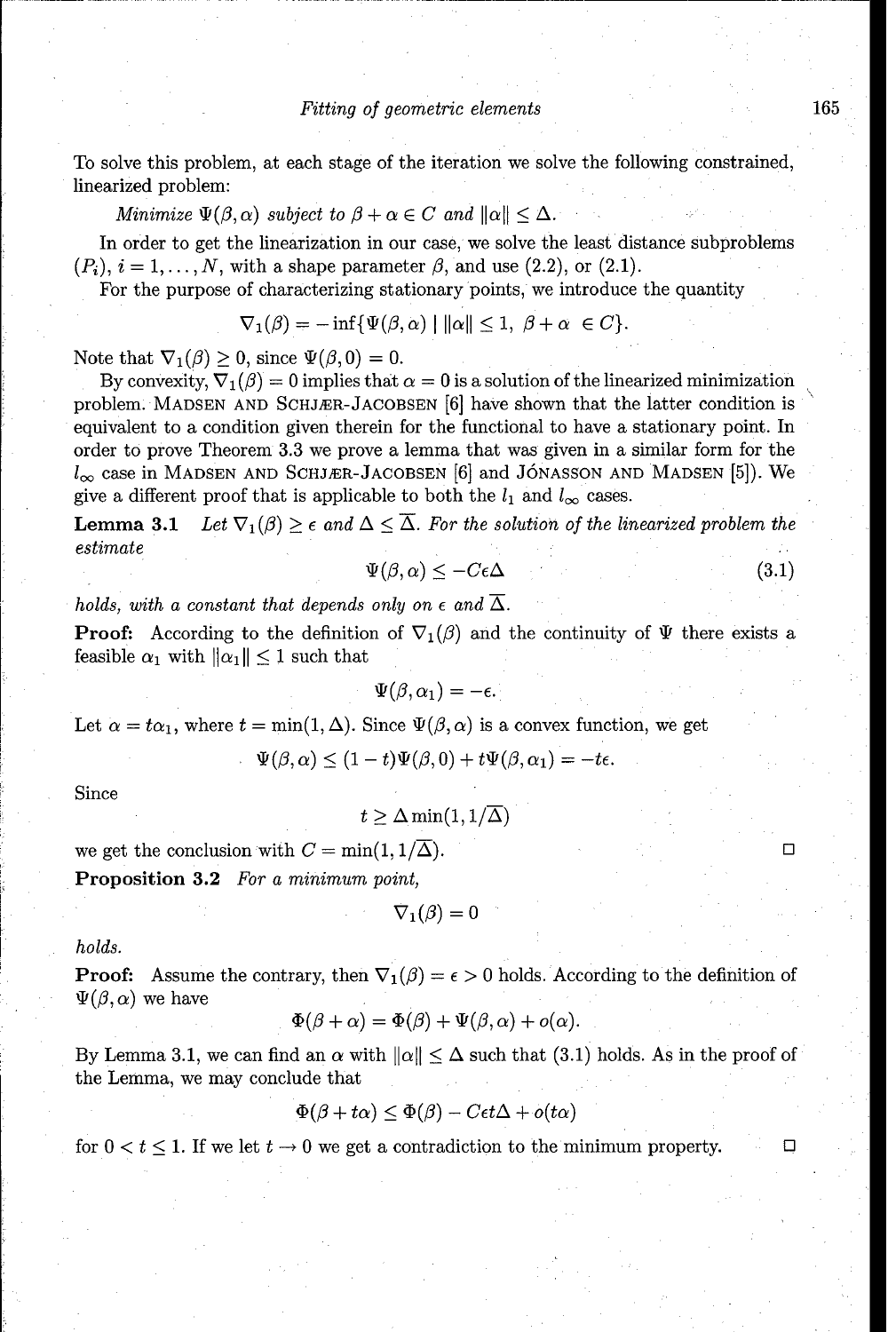**Theorem 3.3** *Either the algorithm ends in a finite number of steps, or a sequence*  $\beta_k$ *is generated for which*  $\liminf_{k\to\infty} \nabla_1(\beta_k) = 0.$ 

**Proof:** Assume the contrary. Then there exists  $\epsilon > 0$  such that  $\nabla_1(\beta_k) \geq \epsilon$  holds for all k. By the definition of  $\rho_k$  and the lemma, it follows that for a successful step

$$
\phi(\beta_{k+1}) \leq \phi(\beta_k) - \mu C \epsilon \Delta_k
$$

and by the updating rule for  $\Delta_{k+1}$  we get

$$
\Delta_{k+1} \leq c(\phi(\beta_{k+1}) - \phi(\beta_k)),
$$

with  $c = 1/(uC_{\epsilon})$ . Combining this inequality with the updating rule for an unsuccessful step yields

$$
\Delta_{k+1} \leq \gamma \Delta_k + c(\phi(\beta_{k+1}) - \phi(\beta_k)).
$$

By summation and the monotonicity of  $\phi(\beta_k)$  it follows that for all *N* 

$$
\sum_{k=0}^N \Delta_k \leq \frac{\Delta_0}{1-\gamma} + \frac{c}{1-\gamma} \phi(\beta_1).
$$

Since this implies the convergence of  $\sum \Delta_k$ , we get  $\lim \Delta_k = 0$ . From  $\|\beta_k\| \leq \Delta_k$  we obtain the convergence of  $\beta_k$ . From the definition of  $\rho_k$  it then follows that  $\lim \rho_k = 1$ . But then the updating rule (2.3) implies that eventually  $\Delta_{k+1} \geq \Delta_k$ , which gives a contradiction.

**Theorem 3.4** *(Global Convergence, cf. MORÉ [7], POWELL [8]) Assume that*  $\nabla_1(\beta)$ is uniformly continuous. *Then either the algorithm ends* in a finite number *of steps, or*  $a$  sequence  $\beta_k$  is generated for which

$$
\lim_{k\to\infty}\nabla_1(\beta_k)=0.
$$

**Proof:** Assume the contrary. Then there exists an  $\epsilon_1$  such that for each  $k_0$  there exists a  $k \geq k_0$  with

 $\nabla_1(\beta_k) \geq \epsilon_1.$ 

By Theorem 3.3 we can find an index  $l > k$  such that

$$
\nabla_1(\beta_l) \leq \epsilon_1/2
$$

*(k0* will be determined later). We choose the smallest such *I.* As in the proof of Theorem 3.3, it follows that for that a successful step with  $k \leq i \leq l$ ,

$$
\|\beta_{i+1}-\beta_i\|\leq \Delta_k\leq 2c_1(\phi(\beta_i)-\phi(\beta_{i+1})).
$$

Clearly, this also holds for an unsuccessful step. This yields

$$
\|\beta_l-\beta_k\|\leq 2c_1(\phi(\beta_k)-\phi(\beta_l)).
$$

Since  $\phi(\beta_i)$  converges by monotonicity, we can make  $\|\beta_i - \beta_k\|$  arbitrarily small for large enough  $k_0$ . By the uniform continuity of  $\nabla_1(\beta)$  we infer

$$
|\nabla_1(\beta_k)-\nabla_1(\beta_l)|<\epsilon_1/2,
$$

which is a contradiction. **El**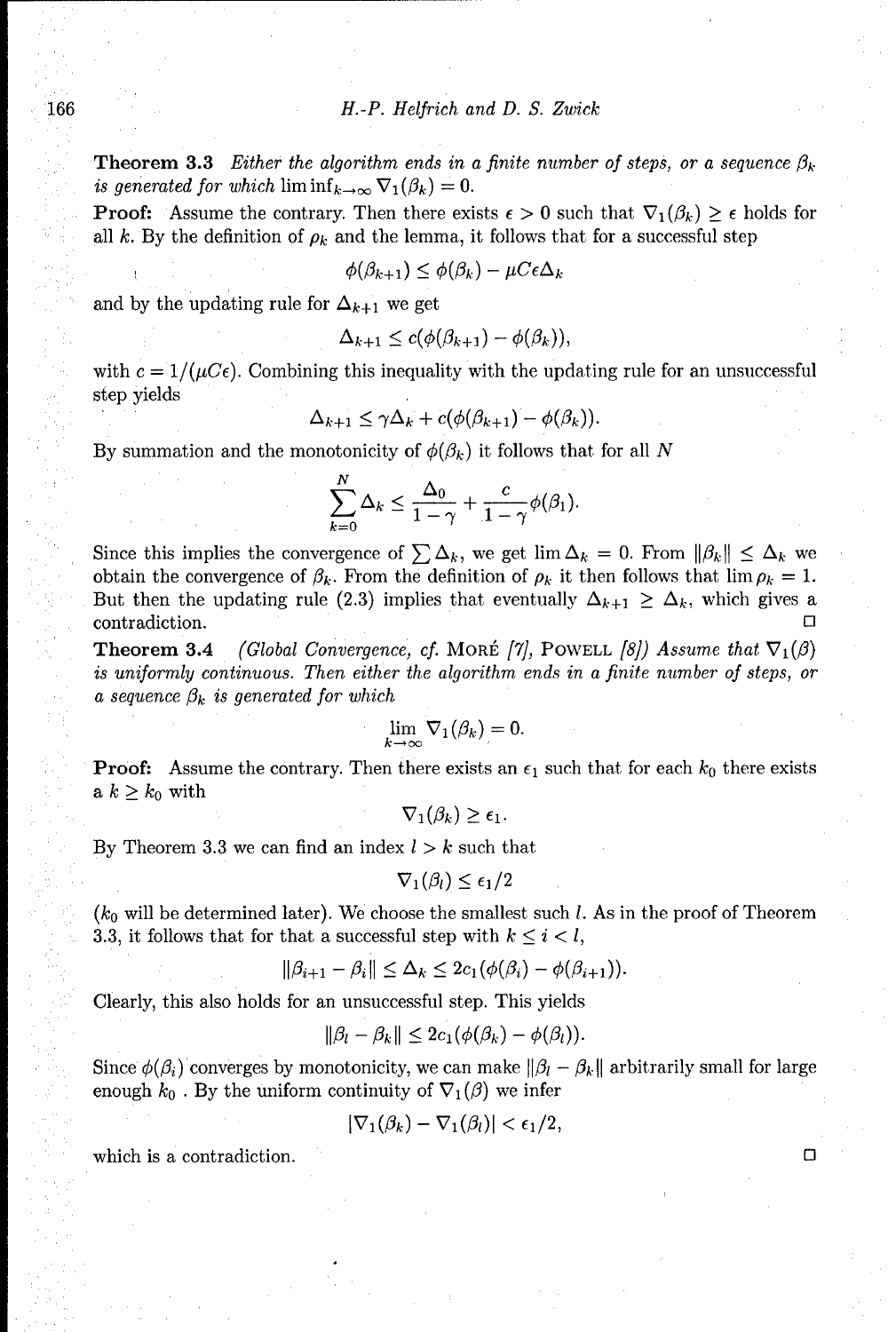## 4 **A** numerical example

As an illustrative example, we fit an ellipse to data, given as coordinate pairs in  $\mathbb{R}^2$ . There are 24 data points and five components to the shape parameter vector (i.e.,  $n = 2, d =$  $2, m = 5, N = 24$ ). We used a standard parameterization involving a center  $(x_0, y_0)$ , the axes  $(a, b)$ , and a rotation angle  $\theta$ .

The output is shown below. The initial values for the parameters and the obtained parameters in three different norms are given in Table 1. In the  $l_2$  case, we give as the error the root mean square error, in the  $l_1$  case the mean absolute deviation, and in the  $l_{\infty}$  case the maximum deviation.



FIG. 1.  $l_2$ ,  $l_1$ , and  $l_{\infty}$ -Approximation.

|              | $x_0$     | $x_{1}$      | a         | b         | $\theta$ (degrees) | Error   |
|--------------|-----------|--------------|-----------|-----------|--------------------|---------|
| Initial      |           |              |           |           |                    |         |
| values       | 0.4989881 | -1.4262126   | 4.6719913 | 0.4364267 | 20.75913           |         |
| $l_2$        | 0.6637511 | -1.3987826   | 5.5124671 | 0.3376480 | 20.90124           | 0.11520 |
| $l_{1}$      | 0.5368646 | $-1.4465520$ | 5.2778061 | 0.3358224 | $-20.88869$        | 0.09047 |
| $l_{\infty}$ | 0.7694412 | -1.3829474   | 4.9731226 | 0.4491259 | 20.66893           | 0.23489 |
|              |           |              |           |           |                    |         |

TAB. 1. Parameters for different norms.